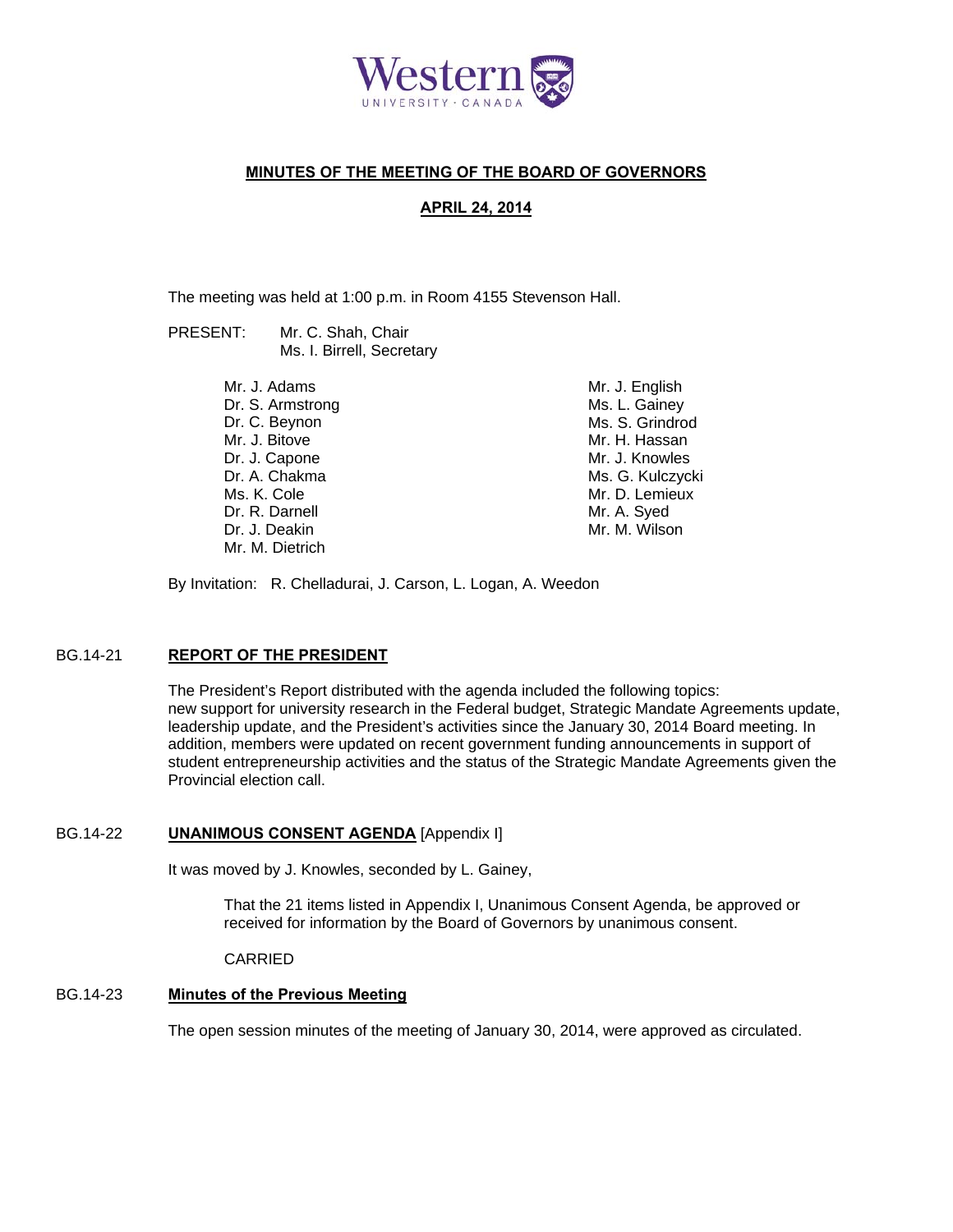## **REPORT OF THE PROPERTY & FINANCE COMMITTEE** [APPENDIX II]

## BG.14-24 **2014-15 University Operating & Capital Budget**

It was moved by M. Wilson, seconded by M. Dietrich,

That the Board of Governors approve the 2014-15 University Operating and Capital Budgets, and the proposed Program Specific Fees and Other Supplemental Fees for 2014-15.

J. Deakin provided an overview of the proposed operating and capital budgets. Overhead slides used to highlight her presentation are attached as **[Appendix 1](#page-6-0)**.

In the ensuing discussion, the following matters were raised:

- A member acknowledged the presence of representatives of the Society of Graduate Students as observers at the meeting and their interest in voicing concerns about graduate students' financial difficulties. While he was in favour of the budget as presented, he urged the administration and the graduate students to work collaboratively to find solutions to the concerns being raised.
- It was noted that there had been comment made at Senate about discrepancies between the numbers in the operating budget and the annual financial statements. L. Logan explained that the two documents are prepared on different accounting bases. The financial statements include all sources of income including endowments, research revenue, etc., are prepared on an accrual basis and are backward looking reflecting actual revenue and expenditures. The operating budget is prepared on a cash basis, and is forward looking. J. Deakin added that the budget reflects funds received from government and tuition upon which the university depends to pay for key expenditures. It is a "dollars in/dollars out" document to deliver the university's education programs.
- In answer to a comment that \$2 million for e-learning seemed a very small amount given the size of the overall budget, J. Deakin noted that while the government is pressing for system-wide e-learning solutions, e-learning is expensive to do well. The budget is dealing with only one year and it is important to match demand with expertise; on a 12-month basis we would not be able to effectively deploy more than is being allocated.
- A member asked for an explanation of the Academic Priorities Fund. J. Deakin explained that each Faculty, in the preparation of its budget makes requests for support from the fund in an ordinal ranking for things like incremental faculty appointments related to the Faculty's strategic plan. The Provost's Office can then deploy additional resources in those areas.

The question was called and CARRIED

### BG.14-25 **Student Fee-Funded Units, Ancillaries and Academic Support Units**

It was moved by M. Wilson, seconded by A. Syed,

That the Board of Governors approve the 2014-15 budgets for Student Fee Funded Units, Ancillaries, and Academic Support Units summarized in the report entitled "Student Fee Funded Units, Ancillaries, Academic Support Units, and Associated Companies".

CARRIED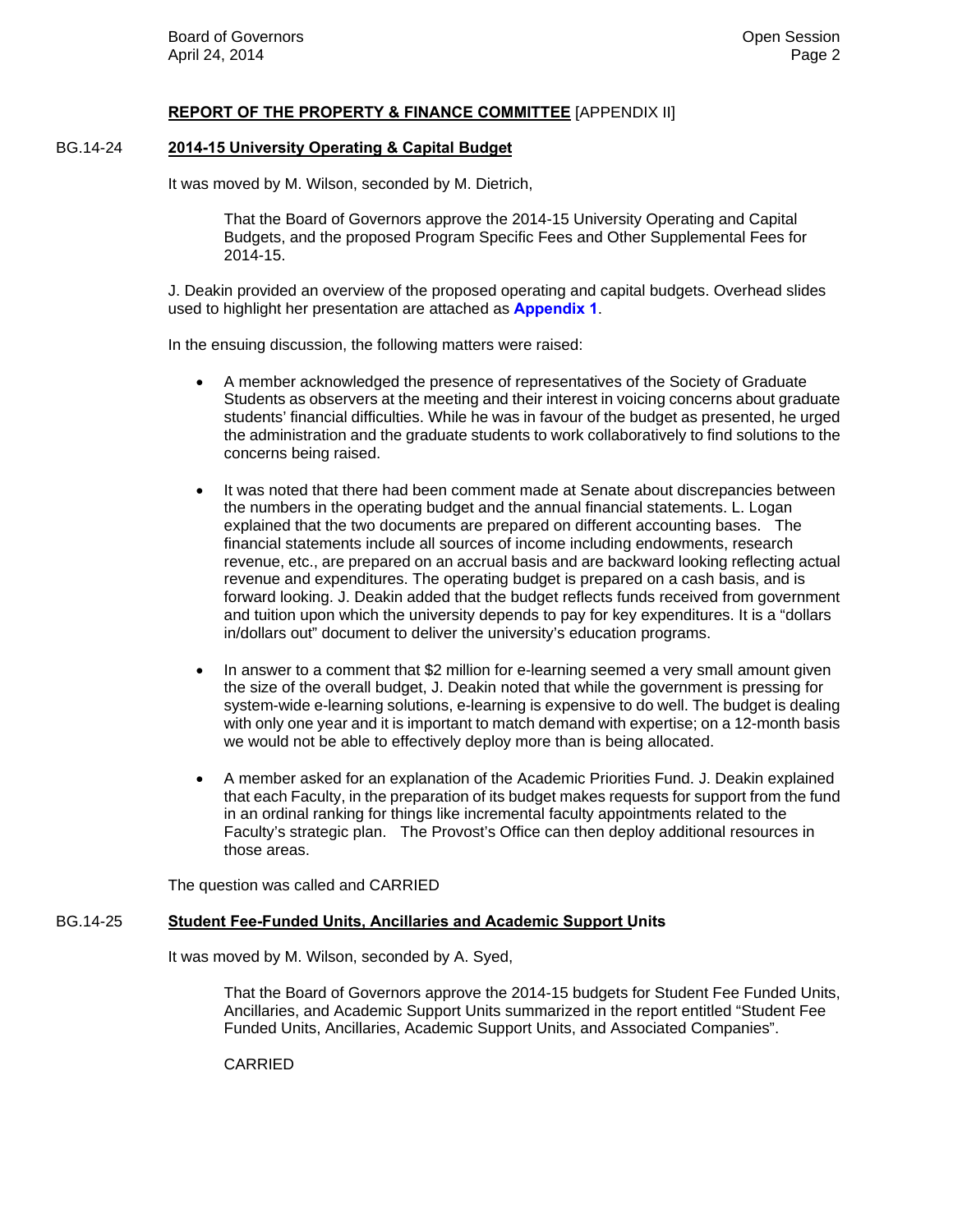**Board of Governors Community Board of Governors Community Community Community Community Community Community Community Community Community Community Community Community Community Community** April 24, 2014 Page 3

### BG.14-26 **Student Organization Fee Proposals for 2014 - 2015**

It was moved by M. Wilson, seconded by D. Lemieux**,** 

That the organization fees for the University Students' Council for 2014-15 shown in Table 2 (full-time undergraduates) and Table 3 (part-time undergraduates) be approved, as requested by the USC.

That the 2014-15 organization fees for the Society of Graduate Students shown in table 2 (full-time graduate students – three terms) and Table 3 (part-time graduate students), be approved with the proviso that the fee proposals in 2015 include a long-term, sustainable, balanced budget plan.

That the organization fee for the Honors Business Administration Association for 2014-15 shown in Table 2, note (c) be approved, as requested by the HBAA.

That the organization fee for the Master of Business Administration Association for 2014-15 shown in Table 2, note (b) be approved, as requested by the MBAA.

*[Note: The Tables referenced in the motion above are in the report entitled "Student Fee Funded Units, Ancillaries, Academic Support Units, and Associated Companies" (Appendix II, Annex 3).]* 

In response to a question, G. Kulczycki explained that the proviso in the recommendation for the SOGS fee related to a decision by the organization to expand their travel bursary program despite being in a budgetary deficit position. M. Wilson added that SOGS was funding the increases to the program using one-time money and the Property & Finance Committee had concerns about sustainability.

The question was called and CARRIED.

## BG.14-27 **Annual Report and Recommendations of the Student Services Committee**

It was moved by M. Wilson, seconded by L. Gainey,

That the ancillary fees collected by the University be those detailed in Appendix II, Annex 4, as recommended by the Student Services Committee.

CARRIED

## BG.14-28 **Amendment to Special Resolution No. 4 – Investments**

It was moved by M. Wilson, seconded by J. Knowles,

That Special Resolution No. 4 – Investments be revised, effective April 24, 2014, by the addition of the following new paragraph:

In the case of donated securities, where donors transfer securities to an approved brokerage account in the name of The University of Western Ontario in accordance with Gift Acceptance Policy (2.1) and Gift Valuation Policy (2.28), any one of the following will have authority to issue sell instructions related to those donated securities held in the approved brokerage accounts.

> Financial Officer, Finance & Budget (External) Finance & Budget Analyst (External) Executive Director, Advancement

CARRIED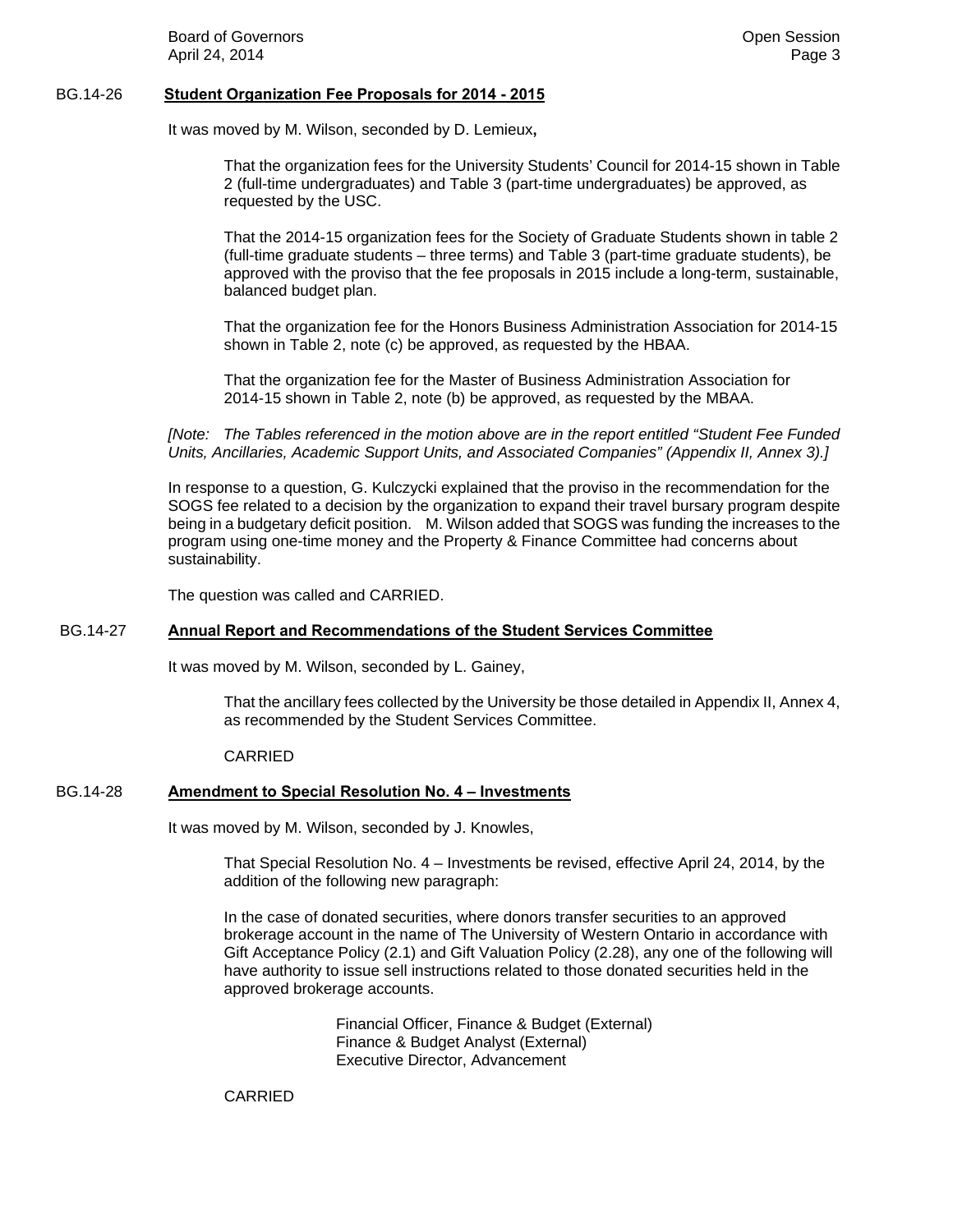## BG.14-29 **Information Items Reported by the Property & Finance Committee**

The Report of the Property & Finance Committee, detailed in Appendix II, contained the following items that were received for information by unanimous consent.

- ING Direct Chair in Finance Name Change to Tangerine Chair in Finance
- Leenders Purchasing Management Association Chair Name Change to Leenders Supply Chain Management Association Chair
- Dr. Robert Zhong Chair in Translational Transplant Research
- Investment Committee Membership
- Quarterly Financial Report (Operating Budgets)
- Investment Committee Report
- Standard and Poors Credit Rating
- Revenues, Expenditures & Tuition by Faculty
- Annual Report on Trademark Licensees Doing Business with the University Bookstore
- New and Revised Scholarships and Awards

## **REPORT OF THE AUDIT COMMITTEE** [APPENDIX III]

## BG.14-30 **Information Item Reported by the Audit Committee**

The Report of the Audit Committee, detailed in Appendix III, contained the following item that was received for information by unanimous consent:

2013 Annual Report – Campus Community Police Service

## **REPORT OF THE FUND RAISING AND DONOR RELATIONS COMMITTEE** [APPENDIX IV]

## BG.14-31 **Information Items reported by the Fund Raising and Donor Relations Committee**

The Report of the Fund Raising and Donor Relations Committee, detailed in Appendix IV, contained the following items that were received for information by unanimous consent:

- Western Fund Allocation
- Quarterly Report on Fundraising

## **REPORT OF THE SENIOR OPERATIONS COMMITTEE** [APPENDIX V]

## BG.14-32 **Conflict of Interest Declaration Changes**

C. Shah reported that, currently, Board members are asked to complete a conflict of interest form (detailed in Appendix V, Annex 1) when they first join the Board and only asked to file a new form if anything changes during the course of their membership. Best practice in governance accountability has been evolving and many institutions, including most Ontario universities, are now asking their members to complete a form annually. The conflict of interest policy guidelines issued by the Association of Governing Boards recommends that members be asked at least annually to identify any potential, ongoing conflicts of interest. This practice will be adopted and a question with respect to identification of potential conflicts of interest will be added to each Board agenda.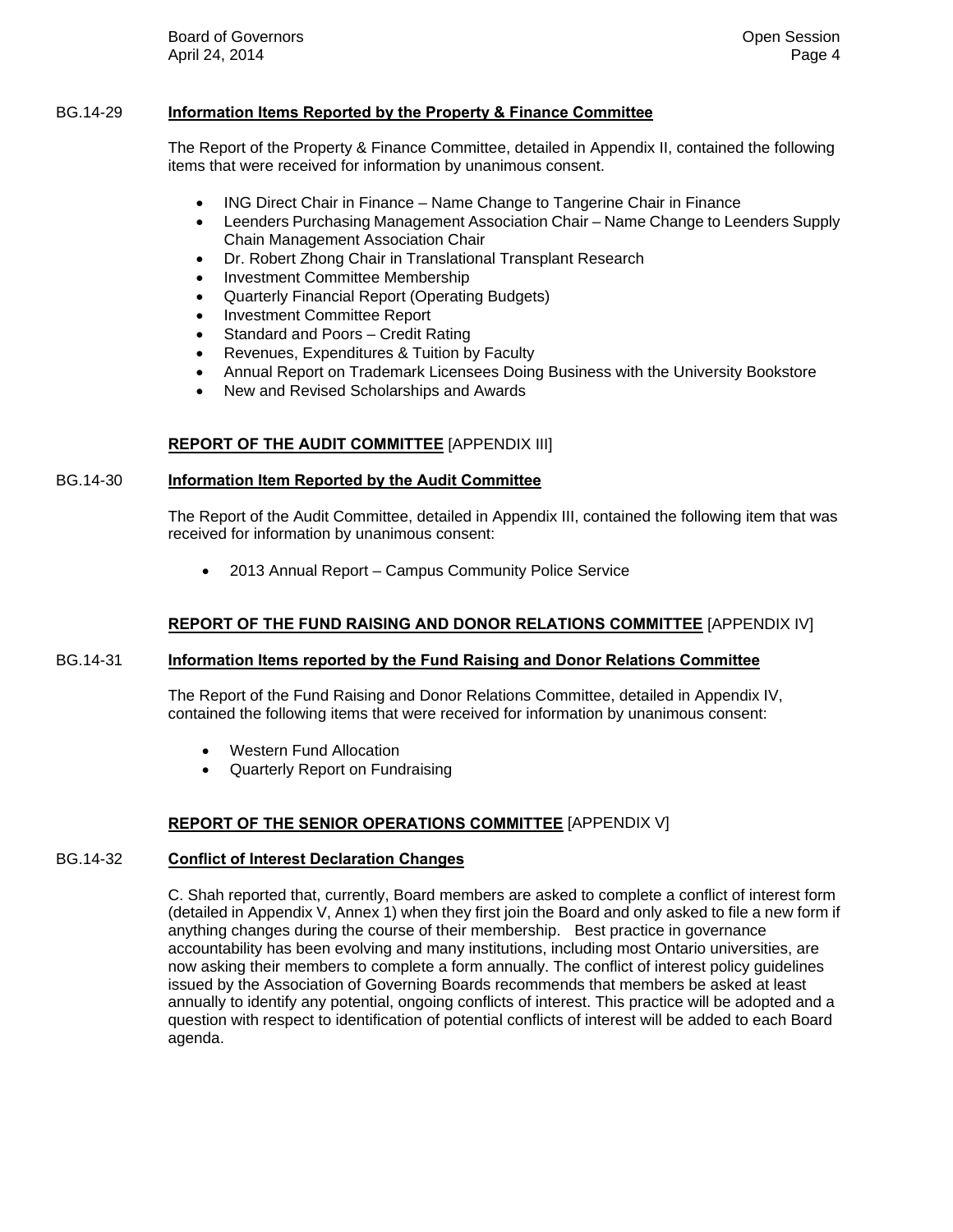## **ITEMS REFERRED BY SENATE** [APPENDIX VI]

## BG.14-33 **Report of the Vice-President (Research)**

Dr. Capone, Vice-President (Research), provided an overview of his Annual Report distributed with the agenda (Appendix VI, Annex 1). Overhead slides used to highlight his presentation are attached as **[Appendix 2](#page-12-0)**.

Discussion included the following issues/questions:

- With respect to progress on the endowed chairs program, Dr. Capone noted that this was a long-term goal and somewhat dependent on opportunities coming available. He was in discussion with a number of organizations and individuals with ideas, such as medical convergence initiatives, that it is hoped will resonate with potential donors. Dr. Deakin added that 14 are complete and additional money has been put into the matching fund to support more. A number of proposals with respect to that fund are well advanced and others have been identified as "eligible." The endowed chairs program is an important part of the fundraising campaign, the university's long-term research strategy, and the capacity-building strategy around faculty.
- In answer to a question about income from clinical trials, Dr. Capone noted that clinical trial money was really a flow-through and did not help build institutional capacity.
- With respect to rankings, Dr. Capone acknowledged that there was a long way to go to reach the aspirational targets that had been set. His report was, in a sense, a reality check. Reaching  $5<sup>th</sup>$  place in Canada would require a cultural shift within the institution to bring all faculties on board – something that will take a lot of mobilization in a complex and diverse institution such as Western

## BG.14-34 **Information Items Referred by Senate**

Appendix VI, Items Referred by Senate, contained the following items that were received for information by unanimous consent:

- 2014-15 University Operating and Capital Budgets
- Amendments to Appointment Procedures for Senior Academic and Administrative Officers of the University\*
- Vice-Provost's Report on Faculty Recruitment and Retention
- Report of the Academic Colleague
- Honorary Degree Recipients Spring 2014
- Teaching Award Recipients 2013-14
- Indigenous Postsecondary Education Council (IPEC) Terms of Reference

*\*[Secretary's Note: Board approval of amendments to the Appointment Procedures was received via an e-mail vote prior to this meeting of the Board.]* 

## **QUESTIONS FROM MEMBERS**

### BG.14-35 **Graduate Student Support and Enrolment**

A member noted her strong empathy with the position presented by the graduate students who had conducted their silent protest before and during the meeting. She was concerned that the Board was insulated from the realities faced by many graduate students in programs that took longer than four years to complete. The Board talked about increasing research excellence which necessitated enhanced graduate enrolment but did not talk about giving those students a living wage. In her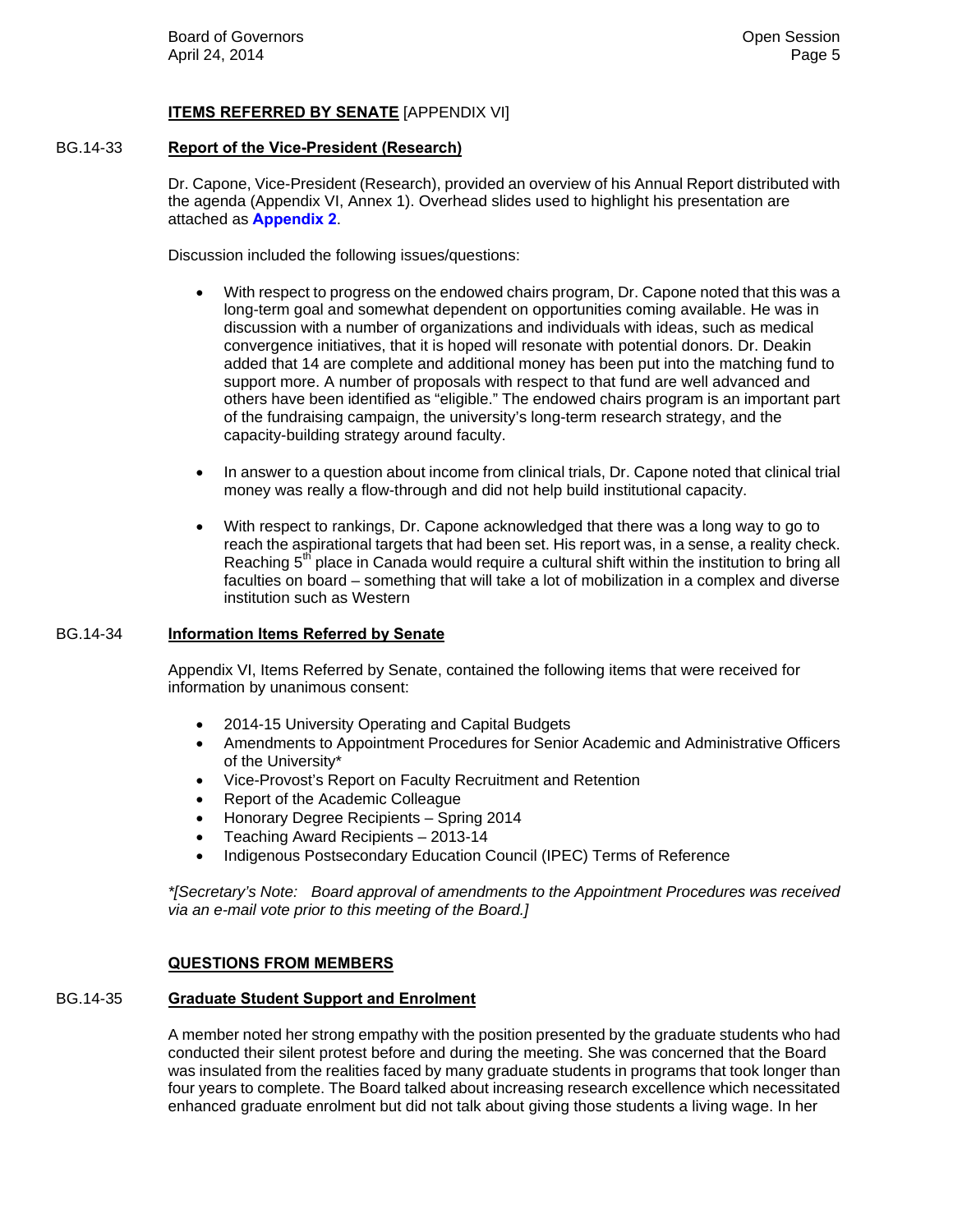**Board of Governors Contract Contract Contract Contract Contract Contract Contract Contract Contract Contract Contract Contract Contract Contract Contract Contract Contract Contract Contract Contract Contract Contract Co** April 24, 2014 Page 6

view, financially-based, humane issues were appropriate for the Board to talk about.

The President remarked that Western directs more operating dollars to graduate student support than any other Canadian university. He agreed that in an ideal world it would be highly desirable to do more. However, relying on the central university is a model that no longer works. Funding for scholarships is a central pillar of the fundraising campaign and that will help, but changes need to be made to the way in which graduate students are funded. McGill University, which is very graduate studies intensive, spends half the money that Western spends on support because more of their students arrive with significant scholarship support and because the institution receives more research funding, which has a direct impact on the ability to support graduate students.

## BG.14.36 **Falling Enrolment in Arts & Humanities**

A member noted that the Faculty of Arts & Humanities is the only faculty with two departments in the QS100 rankings, yet the Faculty's enrolment is falling. He asked whether there were any initiatives underway to counter this. Dr. Deakin remarked parenthetically that, in fact, Social Science also has two departments (Economics and Psychology) in the same ranking. She pointed out that the enrolment situation in Arts & Humanities at Western is not unique; it is a North American trajectory. The establishment of the School for Advanced Studies in the Arts & Humanities is one initiative that has been undertaken. She stressed, however, that the overall situation requires support from academic colleagues in articulating the value of arts and humanities programs, the skills students receive from completion of those degrees and how those skills will serve them in future careers. There is also need to identify new courses or programs that will spark interest and embrace new pedagogies that will attract top students.

\_\_\_\_\_\_\_\_\_\_\_\_\_\_\_\_\_\_\_\_\_\_\_\_ \_\_\_\_\_\_\_\_\_\_\_\_\_\_\_\_\_\_\_\_\_\_

The meeting adjourned to the *confidential* session.

C. Shah I. Birrell Chair Secretary Chair Secretary Secretary Secretary Secretary Secretary Secretary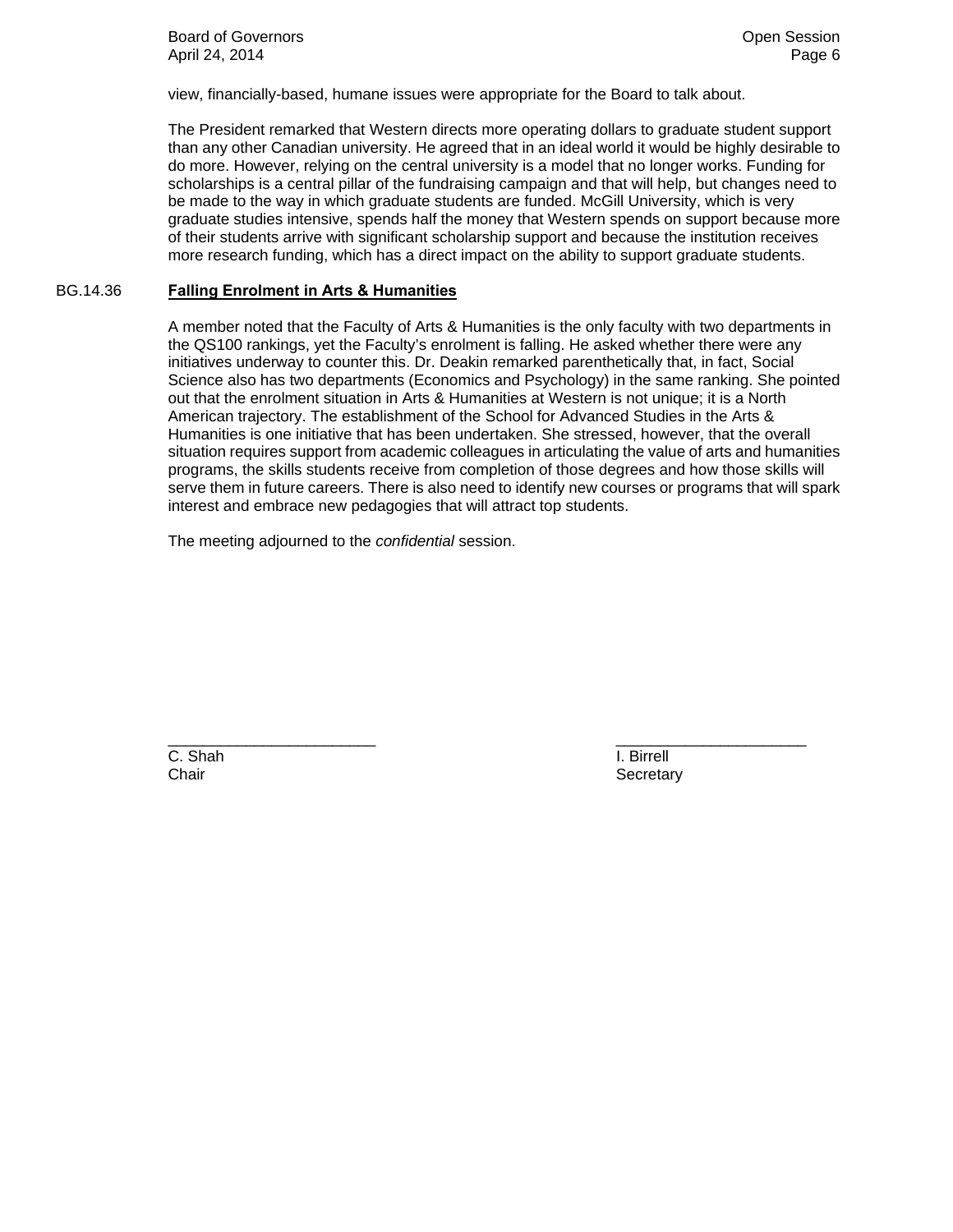# <span id="page-6-0"></span>**2014-15 Operating and Capital Budgets**

**Board of Governors Meeting April 24, 2014**

**Western** 

Г

## **External Context**

- **Provincial Deficit and Debt** continue at very high levels
- **Grant Funding being reduced in "Small Chunks"**
	- Policy Levers, International Student related recoveries, B.Ed. Changes, Cuts in Student Aid Envelopes
- **Tuition Increases Constrained at 3%** (overall cap)
	- 10% of incremental revenue has to be used for Student Aid
- **Other Tuition-related Issues**
	- Program Tuition Threshold Changes
	- Other Tuition/Fee Related Changes
		- Billing Timelines, Deposits, Deferral Fees

**Western** 

٦

Е

| <b>Estimated Impact of the "Cuts in Small Chunks" (\$M)</b><br>(Constituent University Only) |                                                   |  |
|----------------------------------------------------------------------------------------------|---------------------------------------------------|--|
|                                                                                              | <b>Base Reduction:</b><br>2016-17 over<br>2011-12 |  |
| <b>Policy Levers</b>                                                                         | 4.4                                               |  |
| <b>International Student Related Recoveries</b>                                              | 2.3                                               |  |
| <b>B.Ed. Program Funding Reduction</b>                                                       | 1.8                                               |  |
| <b>Reductions to Student Aid Programs</b>                                                    | <b>3.9</b>                                        |  |
| <b>Total</b>                                                                                 | 12.4                                              |  |
|                                                                                              |                                                   |  |
| Western                                                                                      |                                                   |  |

|                                       | <b>Base Revenue Loss</b> |
|---------------------------------------|--------------------------|
| <b>Flat Fee Threshold Change</b>      | 1.0                      |
| <b>Fee Collection Related Changes</b> | 1.2                      |
| <b>Total</b>                          | 2.2                      |
|                                       |                          |
| <b>Total Revenue Reduction</b>        | \$14.6M                  |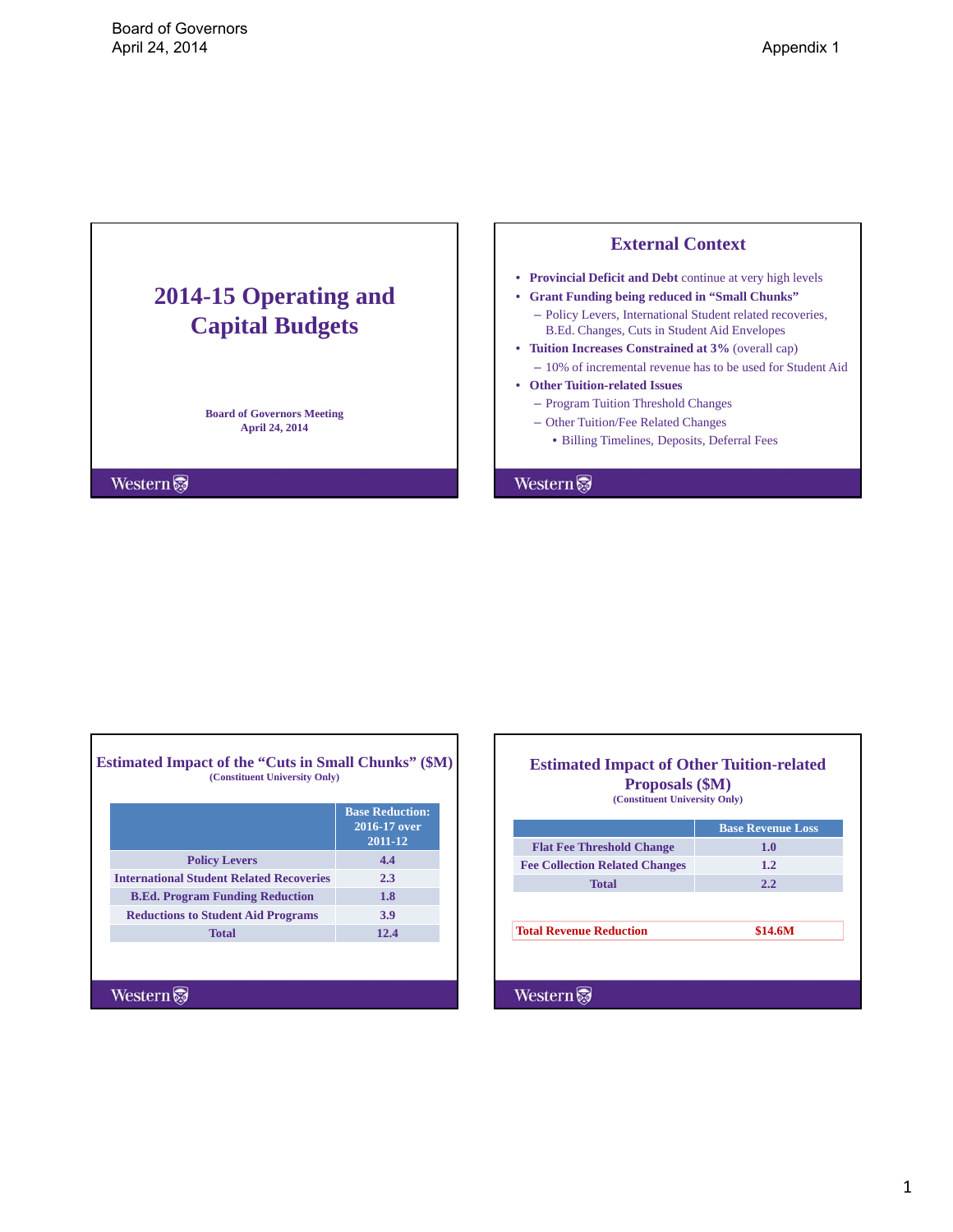## **Western's Planning Parameters**

- Moving to Final Year of Four-Year Plan in 2014-15
- Enrolments
	- Undergraduate: First-Year Class of 4925 (575 Int'l)
	- Graduate: as per Faculty Plans
- Recommendations Guided by New Strategic Plan
- Tuition Rates
	- Domestic Rates at Max of 3% Overall
	- Undergrad Int'l: still moving towards Ontario-U15 levels





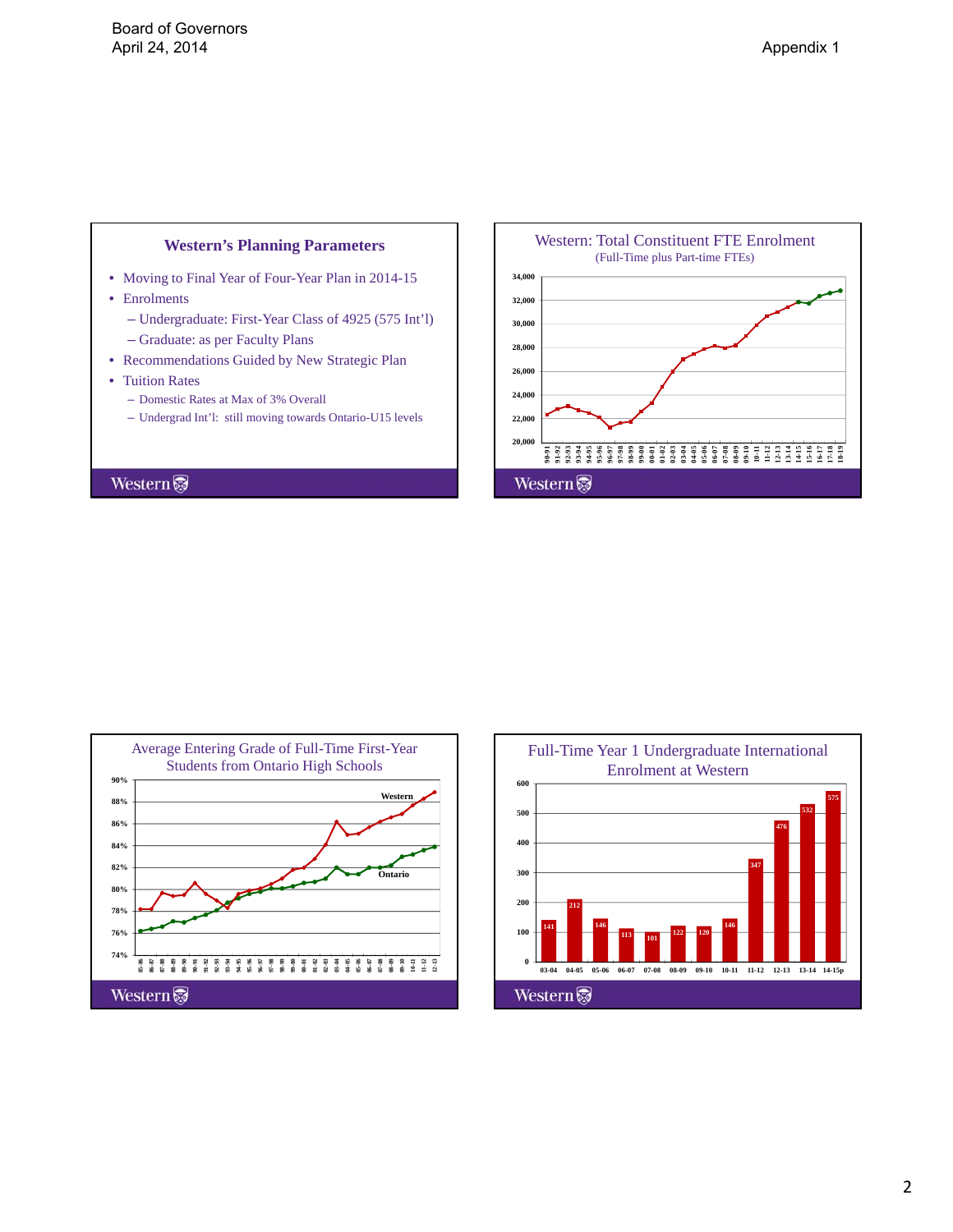## **Our Priorities and New Initiatives**

**Ongoing Priorities – Identified in Last Three Budgets**

- **Enhancing our Research/Scholarship Profile**
- **Graduate Expansion**
- **New Priorities in this Budget**
- **Student Innovation and Entrepreneurship Initiatives**
- **• Student Collaborative and Study Spaces**
- **E-Learning**
- **Strategic IT Initiatives**
- **Modernization of University College**
- **CFI Matching Funds**
- **Fundraising Endowed Chairs Matching Program**

## **Western**

**Summary of the Operating Budget**

| <b>Summary of the 2014-15 Operating Budget</b><br>(Table 2)                                |              |
|--------------------------------------------------------------------------------------------|--------------|
| • Revenue Forecast<br>$-$ Increase of 3.1%                                                 | $=$ \$679.2M |
| • Expenditure Plan<br>$-$ Increase of 3.9%                                                 | $=$ \$689.2M |
| • Projected In-Year Deficit<br>- Due to \$38M One-Time Allocation for Priority Initiatives | $=$ \$ 10.1M |
| • Projected Operating Reserve $= $32.1M$                                                   |              |
| Westerr                                                                                    |              |

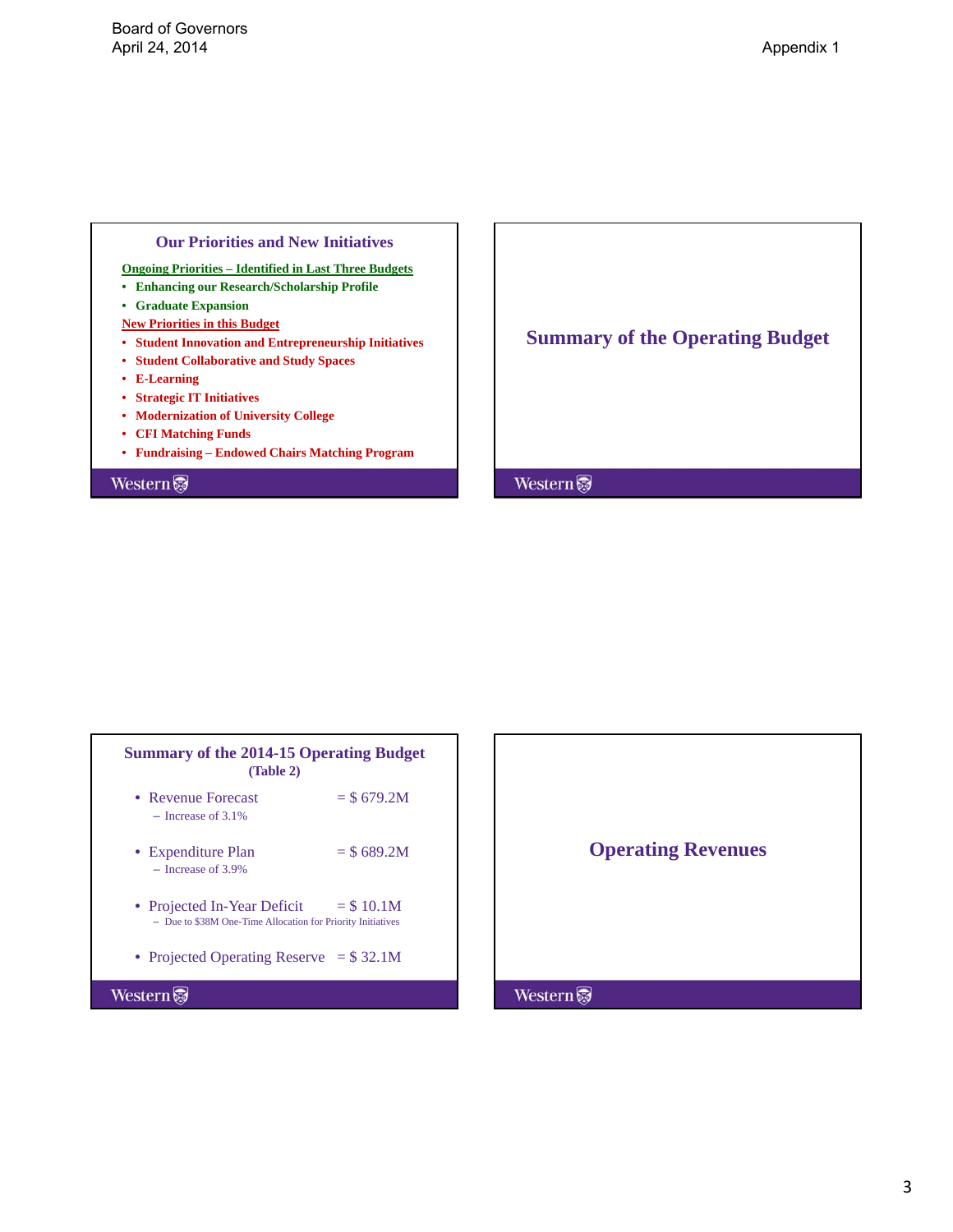

- Government Grants are Lower by \$5.0M – Net of Reductions and Targetted Increases
- Tuition Revenues Increase by \$22.2M
	- Due to Rate Increases and Enrolment Growth, including additional International Students
- All Other Revenues Increase by \$3.2M over a number of Revenue Lines

Western





## **Recommendations for the Faculties (Table 4)**

- Initial Budget Adjustment (IBA)
- Faculty Turnover Recovery if applicable
- Academic Priorities Fund (APF) Allocations
- Ivey School's Funding Model
- CRC Allocations
- Revenue Sharing Mechanism for the Faculties
- Overall Base Increase of \$7.8M to \$441.7M
- Faculties also receive \$8.2M in One-Time Funding as shown in Table 8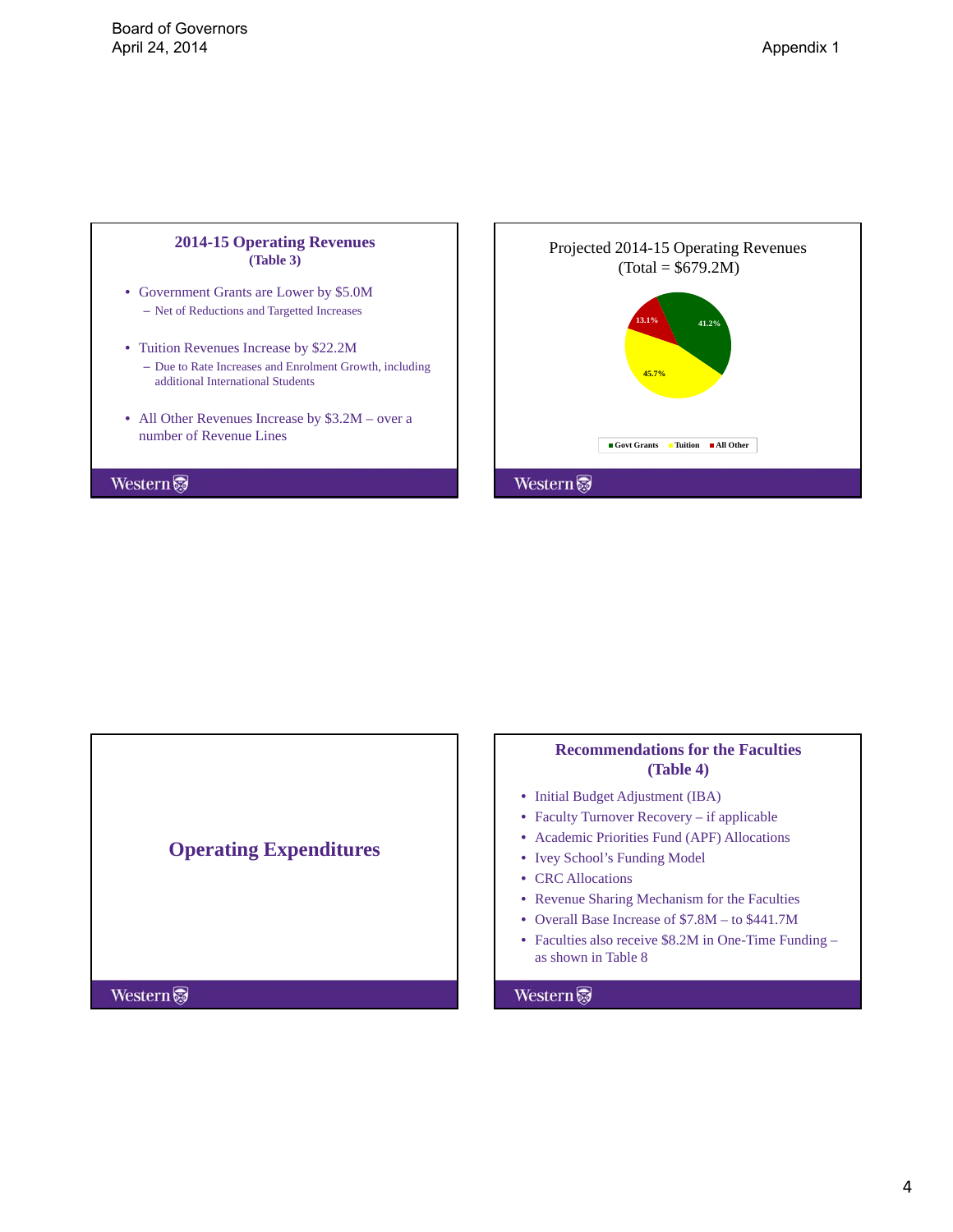## **Scholarships and Bursaries (Table 5)**

- Total of \$29M in 2014-15
- Major Changes
	- Tuition Re-Investment increases by \$490K
	- Privately-Funded Awards Increase by \$100K
	- Govt's "Aim for the Top" Declines by \$600K
- Faculties now responsible for Graduate Support – \$54M Projected for 2014-15

Western

## **Recommendations for Support Units (Table 6)**

- Initial Budget Adjustment (IBA)
- Support Unit Priorities Fund (SUPF) Allocations – Including Teaching Fellows Program
- Base Allocations to "Maintain Core Services"
- Operating Costs of New Facilities – To Facilities Management and Police
- Additional Support for our Fundraising Campaign
- Overall Increase of \$140K to \$87.9M
- Support Units also receive \$4.3M in One-Time Funding (shown in Table 8)

### Western

### **University-wide Expenditures (Table 7)**

- Total of over \$65M
- Major items:
	- Utilities (\$18.2M)
	- Library Acquisitions (\$13.9M)
	- MMI Transfer (\$13.3M)
	- IT Infrastructure (\$8.3M)

# **One-Time Allocations (Table 8)**

- Total of nearly \$52M
- Major Priority Items
	- Endowed Chairs Matching (\$12M)
	- Strategic IT Initiatives (\$10M)
	- Student Collaborative and Study Spaces (\$8M)
	- CFI Matching Funds (\$3M)
	- E-Learning Initiatives (\$2M)
	- Modernization of University College (\$2M)
	- Student Innovation and Entrepreneurship Initiatives (\$1M)

## Western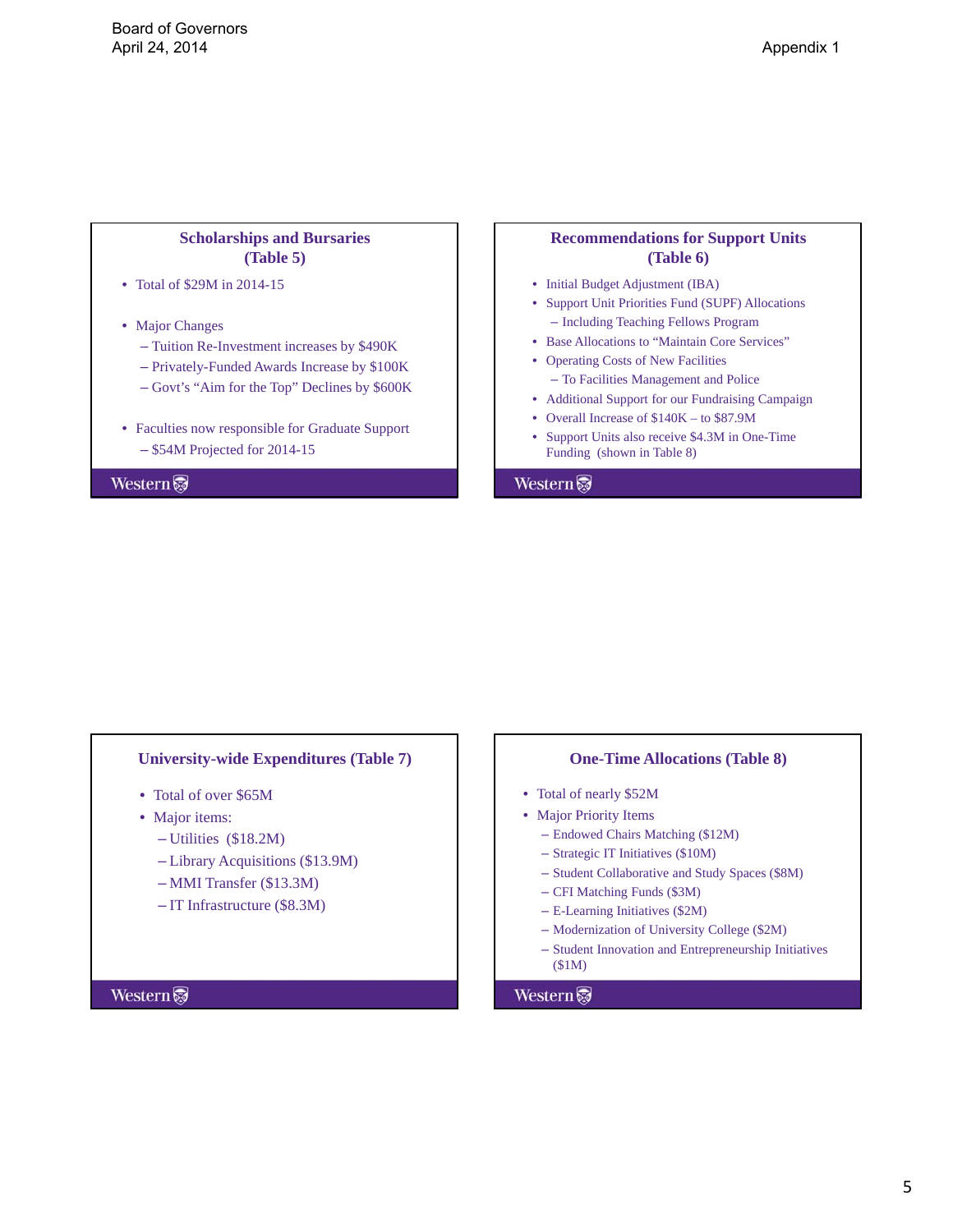



## **Overview of the 2014-15 Capital Budget**

- Supports Long-Range Space Plan (Table 14)
- Upcoming Major Projects
	- New Academic Building to House FIMS and Nursing
	- Delaware Hall Residence Renovations
	- Modernization of University College
	- Interdisciplinary Research Building
	- Secondary IT Data Centre at the AMP
	- University-wide Infrastructure Projects
	- Parking-related Projects

## **Western**

### **Overview of the 2014-15 Capital Budget**

- Total Spending of \$103.6M (Table 15) – \$30.4M for New Construction (Table 18)
	- \$5.2M for Major Renovations (Table 18)
	- \$68.0M for All Other Expenditures
		- Utilities and Infrastructure
		- Modernization of Academic Facilities
		- General Maintenance and Modernization
		- Housing Renovations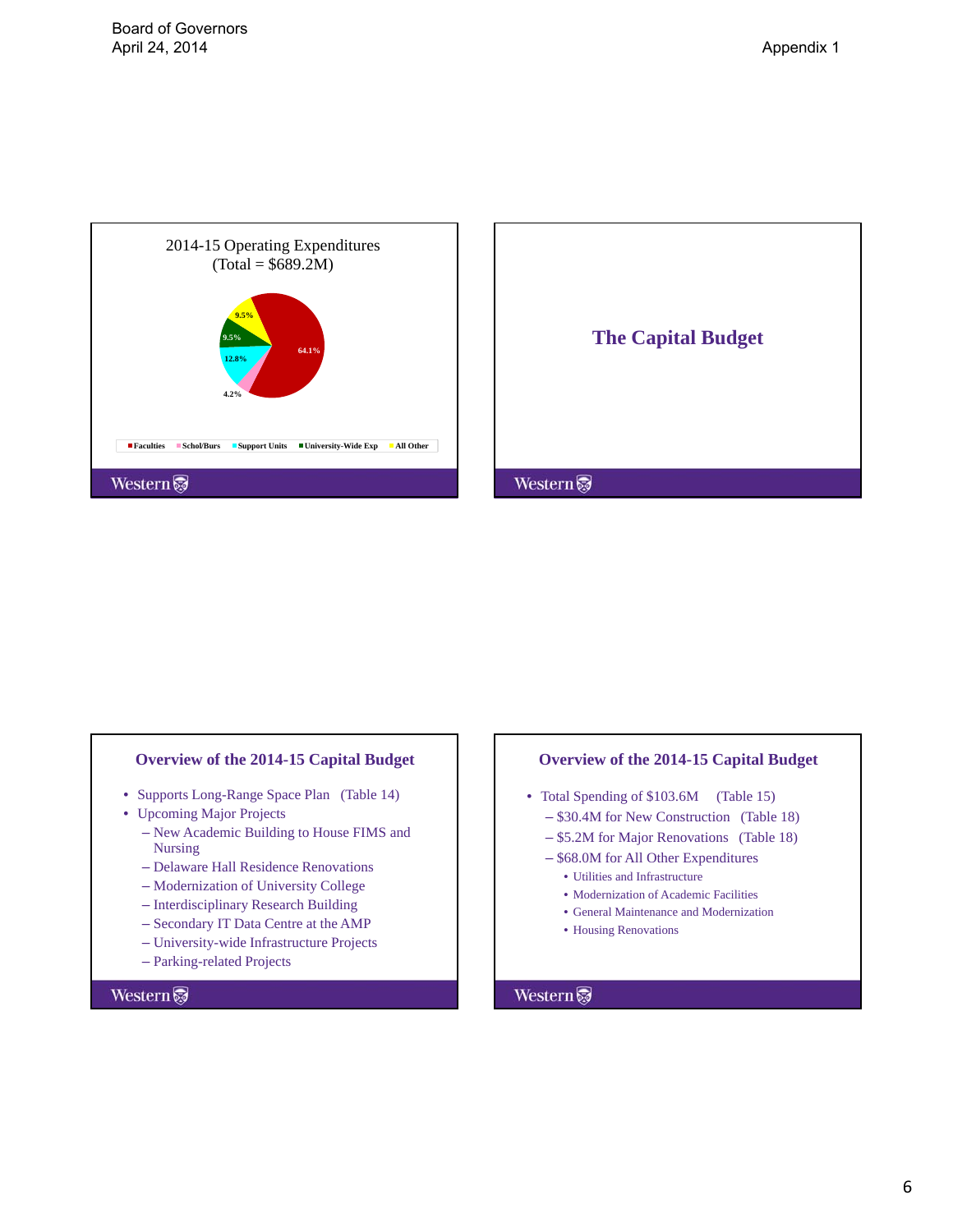<span id="page-12-0"></span>

## **Western's New Strategic Plan**

#### *Achieving Excellence on the World Stage*

- Invest selectively in interdisciplinary areas of strength
- Increase focus on research inputs
- Increase focus on research outcomes
- Increase national share of Federal Tri-Council funding
- Increase number of faculty members who have won national/international awards
- Recruit and retain senior faculty
- Address societal needs for Highly Qualified Personnel
- Partner with other institutions and communities
- Celebrate our colleagues' successes
- Bring the world to Western

#### Western  $\overline{\otimes}$  Research



|                | 10 <sup>th</sup> , four of the past five years                                         |                         |                |                |                     |
|----------------|----------------------------------------------------------------------------------------|-------------------------|----------------|----------------|---------------------|
| $\geq$         | Goal: 2 <sup>nd</sup> provincially (6 <sup>th</sup> nationally); requires 35% increase |                         |                |                |                     |
|                |                                                                                        |                         |                |                |                     |
|                | 2008                                                                                   | 2009                    | 2010           | 2011           | 2012                |
| Toronto        | $\mathbf{1}$                                                                           | л.                      | ٠.             | л.             | 1 (\$1.038.390.000) |
| <b>UBC</b>     | $\overline{\mathbf{3}}$                                                                | $\overline{2}$          | $\overline{ }$ | $\overline{2}$ | 2 (\$585.154.000)   |
| Montreal       | 4                                                                                      | 4                       | 3              | 4              | 3 (\$526,213,000)   |
| McGill         | c.                                                                                     | c.                      | c.             | ċ.             | 4 (\$483,527,000)   |
| <b>Alberta</b> | $\overline{2}$                                                                         | $\overline{\mathbf{3}}$ | ă.             | 3              | 5 (\$452.156.000)   |
| McMaster       | 6                                                                                      | 6                       | 6              | 6              | 6 (\$325,156,000)   |
| laval          | $\overline{ }$                                                                         | $\overline{z}$          | z.             | $\overline{z}$ | 7 (\$302.783.000)   |
| Ottawa         | 8                                                                                      | 10                      | 9              | 9              | 8 (\$302,341,000)   |
| Calgary        | $\overline{a}$                                                                         | $\mathbf{R}$            | $\mathbf{R}$   | $\mathbf{R}$   | 9 (\$282,771,000)   |
| <b>Western</b> | 10                                                                                     | $\mathbf{Q}$            | 10             | 10             | 10 (\$241.095.000)  |
| Oueen's        | 12                                                                                     | 11                      | 11             | 13             | 12 (\$168.025.000)  |
| Caskatchewan   | 11                                                                                     | 13                      | 12             | 11             | 13 (\$166.677.000)  |
| Manitoha       | 13                                                                                     | 12                      | 13             | 12             | 15 (\$159,763,000)  |
| Dalbousie      | 16                                                                                     | 16                      | 16             | 17             | 16 (\$140,099,000)  |
| Waterloo       | 15                                                                                     | 14                      | 15             | 15             | 17 (\$137,006,000)  |



## **Tri-Council Funding & %Share** • Goal: **4.5%** of national share **0.5% increase** in national share = **10 additional CRCs** and \$1.5M in FFICR funding **2011 2012 2013 CIHR** 26.5 (3.7) 27 (3.9) 24.7 (3.6) **NSERC** 19.2 (2.8) 19.1 (2.7) 21.3 (2.8) **SSHRC** 5.7 (3.5) 4.7 (3.3) 4.9 (3.4) **Total** 51.4 (3.35) 50.8 (3.3) 50.9 (3.25) **FFICR** 9.3M 9.1M 9.0M **CRC** 66 66 66 Western@Research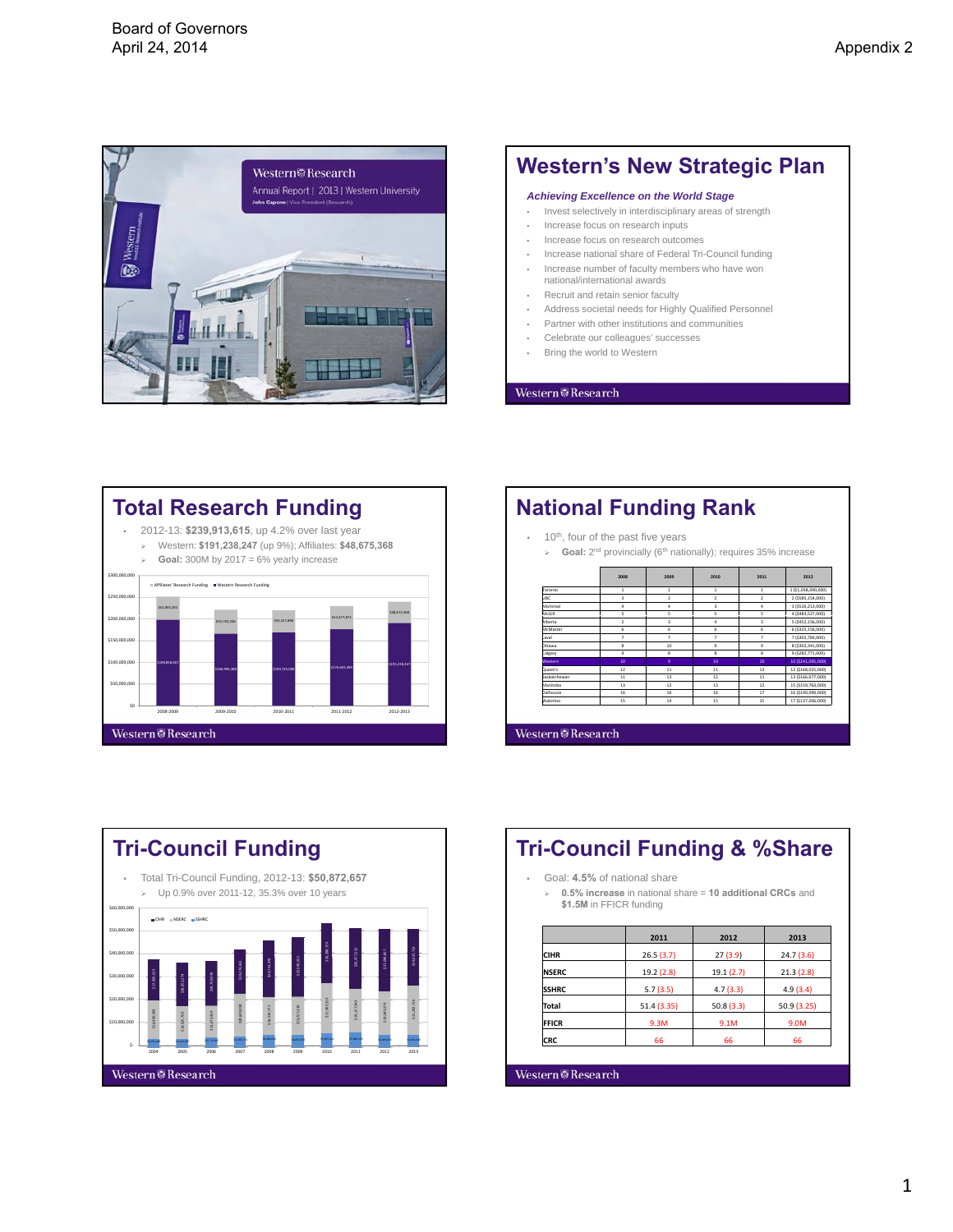| <b>U15 NSERC Awards</b>                                                                                                                                                                                                                                                                                                                                                                                                                                                                                                                                             |
|---------------------------------------------------------------------------------------------------------------------------------------------------------------------------------------------------------------------------------------------------------------------------------------------------------------------------------------------------------------------------------------------------------------------------------------------------------------------------------------------------------------------------------------------------------------------|
| 2012-13 research-based NSERC awards: \$16,710,181<br>۰<br>Discovery: \$12,898,882; Partnership: \$3,811,299<br>Goal: 3rd in Ontario, 7th nationally<br>$\geqslant$                                                                                                                                                                                                                                                                                                                                                                                                  |
| \$32,177,412<br>\$11,641,750<br>Toronto<br>LIBC<br>527161118<br><b>PAR ASS ASS</b><br>Alberta<br>520 505 915<br>514 885,801<br>McGill<br>521 201.373<br>0.757.46<br>Waterloo<br>518 609 240<br>Layal<br>\$13,387,220<br>510.743.681<br>Calgary<br>\$12,705,008<br>Western<br>53811.202<br>\$12,958,887<br>McMaster<br>512 178 851<br>54,402,930<br>Ottawa<br>\$10,576,644<br><b>Salesmina</b><br>Cueen's<br>511 135 975<br>54.299.245<br>Montréal<br>511 760 260<br>52.218.18<br>II NSERC Discovery Grants Programs<br><b>Sack</b><br><b>SUBSTATE</b><br>57.887.945 |
| Dalbousie<br><b>CERTS 377</b><br>53 757 850 1<br>NSERC Research Partnership Programs<br>Manitoha<br>\$7,761,646<br>53,717,638<br>S0<br>\$10,000,000 \$15,000,000 \$20,000,000 \$25,000,000 \$30,000,000 \$35,000,000 \$40,000,000 \$45,000,000<br>\$5,000,000<br>\$50,000,000                                                                                                                                                                                                                                                                                       |
| Western <sup>®</sup> Research                                                                                                                                                                                                                                                                                                                                                                                                                                                                                                                                       |

|                 | <b>Total Funding</b> | <b>Average Award</b><br>(per year) |
|-----------------|----------------------|------------------------------------|
| Toronto         | 329,918,626          | 42,002                             |
| Waterloo        | 208,413,439          | 41,525                             |
| Queen's         | 140,790,542          | 54,401                             |
| <b>McMaster</b> | 132,251,875          | 45,541                             |
| Ottawa          | 114,972,976          | 42,269                             |
| <b>Western</b>  | 107,498,562          | 34,192                             |



|  | <b>ON-U6 SSHRC Insight 2012</b> |  |  |
|--|---------------------------------|--|--|
|--|---------------------------------|--|--|

|                 | <b>Total Awarded</b> | <b>Success</b><br>Rate | <b>Total</b><br><b>Applications</b> | <b>Average Award</b><br>(total) |
|-----------------|----------------------|------------------------|-------------------------------------|---------------------------------|
| <b>McMaster</b> | 943.000              | 7.8                    | 51                                  | 235,000                         |
| Ottawa          | 3.400.000            | 23.7                   | 76                                  | 189,000                         |
| Queen's         | 2,200,000            | 24.6                   | 61                                  | 147,000                         |
| Toronto         | 9.900.000            | 29.4                   | 214                                 | 157.000                         |
| Waterloo        | 1,900,000            | 14.8                   | 61                                  | 211,000                         |
| Western         | 1,900,000            | 20.3                   | 73                                  | 146,000                         |
|                 |                      | 20.1                   |                                     | 180,000                         |
| York            | 4,800,000            | 27.7                   | 94                                  | 184,000                         |
| Ryerson         | 1,900,000            | 25                     | 32                                  | 237,000                         |
|                 |                      | 21.6                   |                                     | 188,000                         |
|                 |                      |                        |                                     |                                 |



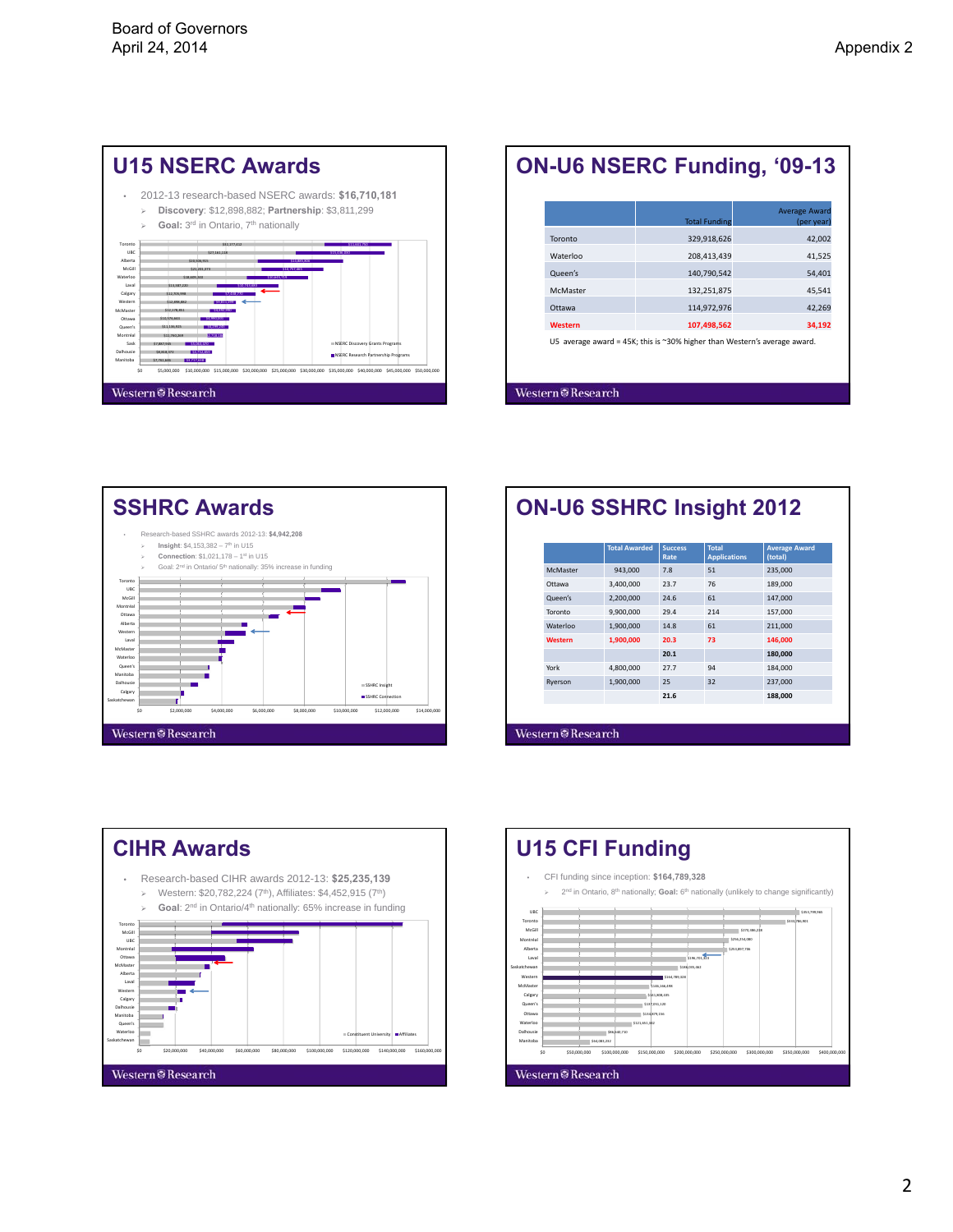









| Institutional target: 75% |                                                               |                                |                 |                    |
|---------------------------|---------------------------------------------------------------|--------------------------------|-----------------|--------------------|
| $\geqslant$               | Requires external funding by an additional 92 faculty members |                                |                 |                    |
| <b>Faculty</b>            | <b>Total # of Faculty</b>                                     | # who hold external<br>funding | # to 50% target | # to 65% target    |
| <b>A&amp;H</b>            | 133                                                           | 46 (34.6%)                     | 21              | 41                 |
| Ivev                      | 77                                                            | 35 (45.5%)                     | 4               | 15                 |
| <b>Education</b>          | 36                                                            | 17 (47.2%)                     | 1               | 6                  |
| Engineering               | 88                                                            | 88(100%)                       | Ò               | $\Omega$           |
| <b>Health Sciences</b>    | 97                                                            | 73(75.3%)                      | $\Omega$        | $\Omega$           |
| <b>FIMS</b>               | 36                                                            | 14(38.8%)                      | 4               | $\mathbf{Q}$       |
| Law                       | 29                                                            | 11(37.8%)                      | 5               | $\mathbf{\hat{z}}$ |
| Schulich                  | 168                                                           | 146(86.9%)                     | n               | $\Omega$           |
| Music                     | 36                                                            | 2(5.6%)                        | 16              | 21                 |
| Science                   | 174                                                           | 166(95.4%)                     | Ò               | $\alpha$           |
| <b>Social Sciences</b>    | 200                                                           | 115(57.5%)                     | $\Omega$        | 15                 |
| <b>TOTAL</b>              | 1074                                                          | 713 (64%)                      | 71%             | 77%                |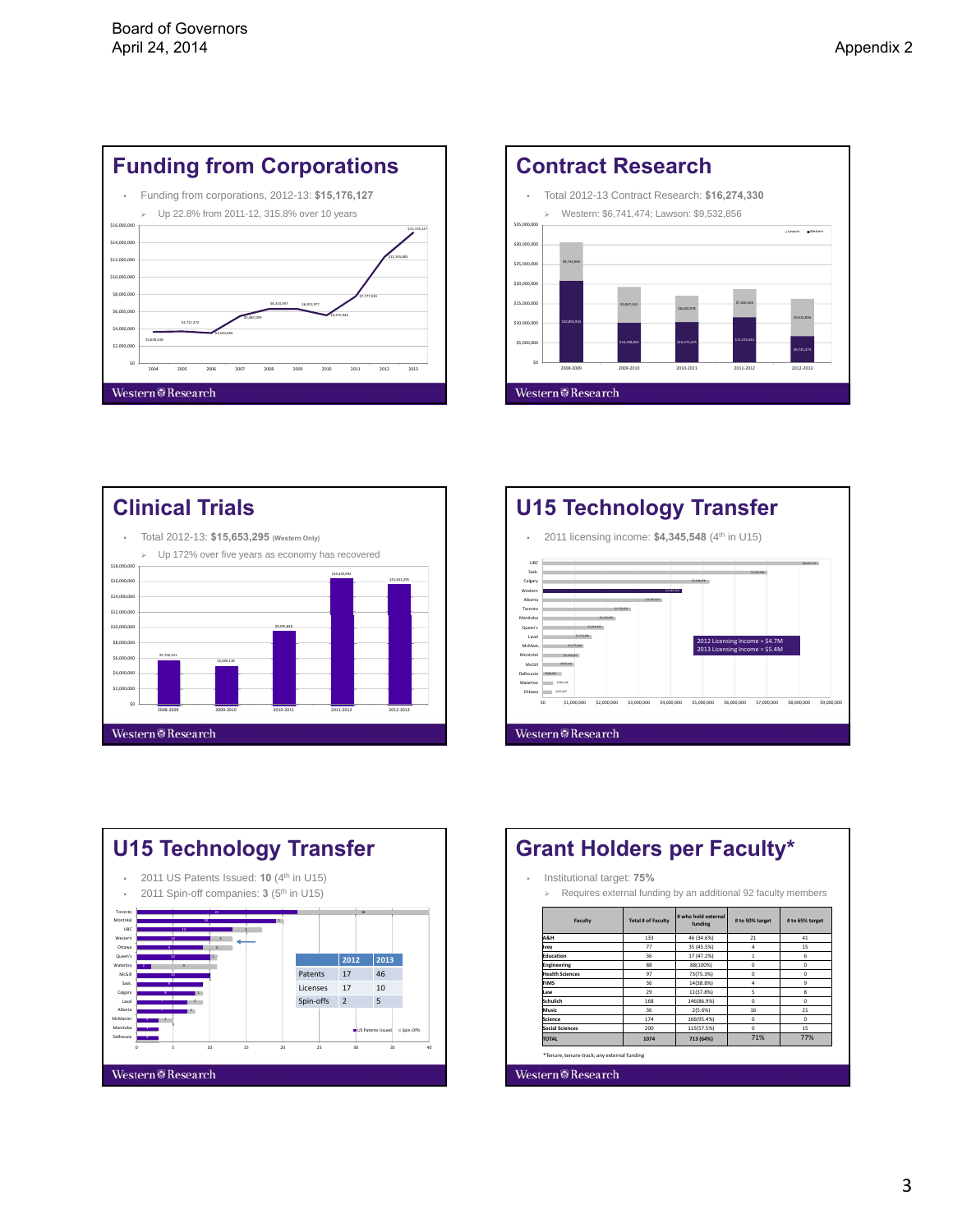## **2013 Scimago Rankings**

- Measure of research output and quality (number of papers and citations)
- Rank 7<sup>th</sup> overall in output (180<sup>th</sup>, globally) imalized impact (% citations over mean) ranks 11<sup>th</sup> in U15; High Quality % ranks 10<sup>th</sup>

| University   | <b>Country Rank</b>     | <b>World Rank</b> | Norm Impact | Rank                    |
|--------------|-------------------------|-------------------|-------------|-------------------------|
| Toronto      | 1                       | 9                 | 1.82        | $\overline{2}$          |
| UBC          | $\overline{2}$          | 35                | 1.77        | $\overline{\mathbf{3}}$ |
| McGill       | $\overline{\mathbf{3}}$ | 67                | 1.64        | 4                       |
| Alberta      | 4                       | 69                | 1.45        | 8                       |
| Calgary      | 5                       | 138               | 1.55        | 6                       |
| McMaster     | 6                       | 145               | 1.98        | ٠                       |
| Western      | $\overline{z}$          | 180               | 1.36        | 11                      |
| Waterloo     | 8                       | 186               | 1.41        | 10                      |
| Montréal     | 9                       | 209               | 1.56        | 5                       |
| Ottawa       | 10                      | 217               | 1.54        | $\overline{z}$          |
| Laval        | 12                      | 305               | 1.44        | 9                       |
| Queen's      | 13                      | 310               | 1.45        | 8                       |
| Manitoba     | 14                      | 338               | 1.34        | 12                      |
| Dalhousie    | 15                      | 351               | 1.41        | 10                      |
| Saskatchewan | 16                      | 384               | 1.13        | 13                      |

### Western@Research

## **Publications & Impact, 2008-11**

- Based on Leiden Rankings
- U15 Ranking (All sciences, including social sciences & humanities)

|                                                       | Western    | <b>McMaster</b>          | <b>Queens</b> | <b>Toronto</b> |
|-------------------------------------------------------|------------|--------------------------|---------------|----------------|
| <b>Total Publications</b>                             | $6(108)*$  | 7(121)                   | 12 (235)      | 1(2)           |
| <b>Mean Citation Score</b>                            | 12 (316)   | 4(143)                   | 10 (285)      | 1(74)          |
| Proportion top 10%                                    | 14 (329)** | 5(210)                   | 11 (293)      | 1(88)          |
| <b>Collaboration (inter-</b><br><i>institutional)</i> | 15         | $\overline{\phantom{a}}$ | 14            |                |
| Collaboration with<br>Industry                        | 14         | 3                        | 10            |                |
| International<br>Collaboration                        | 14         | 4                        | 11            |                |

\*\*The proportion of the publications of a university that, compared with other publicationsin the same field and in the same year, belong to the top 10% most‐frequently cited

Western@Research

## **Strategic Goals**

#### *Invest selectively in interdisciplinary areas of strength*

- Major new initiatives:
	- **Western Clusters of Research Excellence**
	- **Western Research Chairs**
- Multi-million-dollar investment to further develop strategic areas of research excellence to achieve and sustain global prominence and impact, and to attract established, leading researchers
- The first Cluster of Excellence, *Cognitive Neuroscience*, has been established, and the first WRC recruited
- A call for proposals for additional Clusters has been issued, and new Clusters will be identified over the next few months

#### Western<sup>®</sup>Research

## **Strategic Goals**

*Increase national share from each Federal Tri-Council Agency*

- Re-purposed internal funding programs for better alignment, flexibility and focus with institutional strategic priorities and outcome objectives
- Eligibility directly tied to success in acquiring Tri-Council funding (and/or from other major, peer-reviewed agencies)
- Overall objective of increasing research funding, intensity, relative success rates and total number of eligible faculty members holding peer-reviewed funds and multiple grants

Western<sup>®</sup>Research

## **Recent CIHR Results**

#### • **Highlights**:

- > Highest number of applications of recent competitions
- Received one of only six national 'large category' grants (\$4M)
- Successful CIHR grant in Arts & Humanities

| <b>Open Competition</b>  | <b>Mar-12</b>   | Sep-12           | $Mar-13$        | $Sep-13$        |
|--------------------------|-----------------|------------------|-----------------|-----------------|
| <b>Total Funding</b>     | \$8.6M          | \$7.2M           | \$12.3M         | \$14.5M         |
| <b>Success Rate</b>      | 16.80%          | 12.20%           | 24%             | 23%             |
| <b>Nat. Success Rate</b> | 17.50%          | 17.50%           | 17.80%          | 15.70%          |
| <b>National Share</b>    | 3.40%           | 2.90%            | 5.00%           | 5.80%           |
| <b>National Rank</b>     | q <sup>th</sup> | 10 <sup>th</sup> | 6 <sup>th</sup> | 6 <sup>th</sup> |

#### **Western@Research**

## **SSHRC Initiatives**

#### • **Faculty Research Development Fund (FRDF)**:

 $\triangleright$  New fund established to assist some faculties in promoting SSHRCrelated research success and build research capacity

#### • **SSHRC Partnership Program**:

- $\geq$  \$35K/year is provided to each successful Western-led SSHRC partnership grant
- $\triangleright$  New Partnership grant funded this year
- $\triangleright$  4 LOIs submitted

| <b>SSHR Insight</b> | <b>Total Funding</b> | # of Grants | % Success rate (vs nat.) | % of nat. funding |
|---------------------|----------------------|-------------|--------------------------|-------------------|
| 2012/13             | 1,900,000            | 12          | 20/21.1                  | 2.2               |
| 2013/14             | 2.600.000 (+38%)     | 15          | 26/23                    | 3.0 (estimate)    |

#### **Western@Research**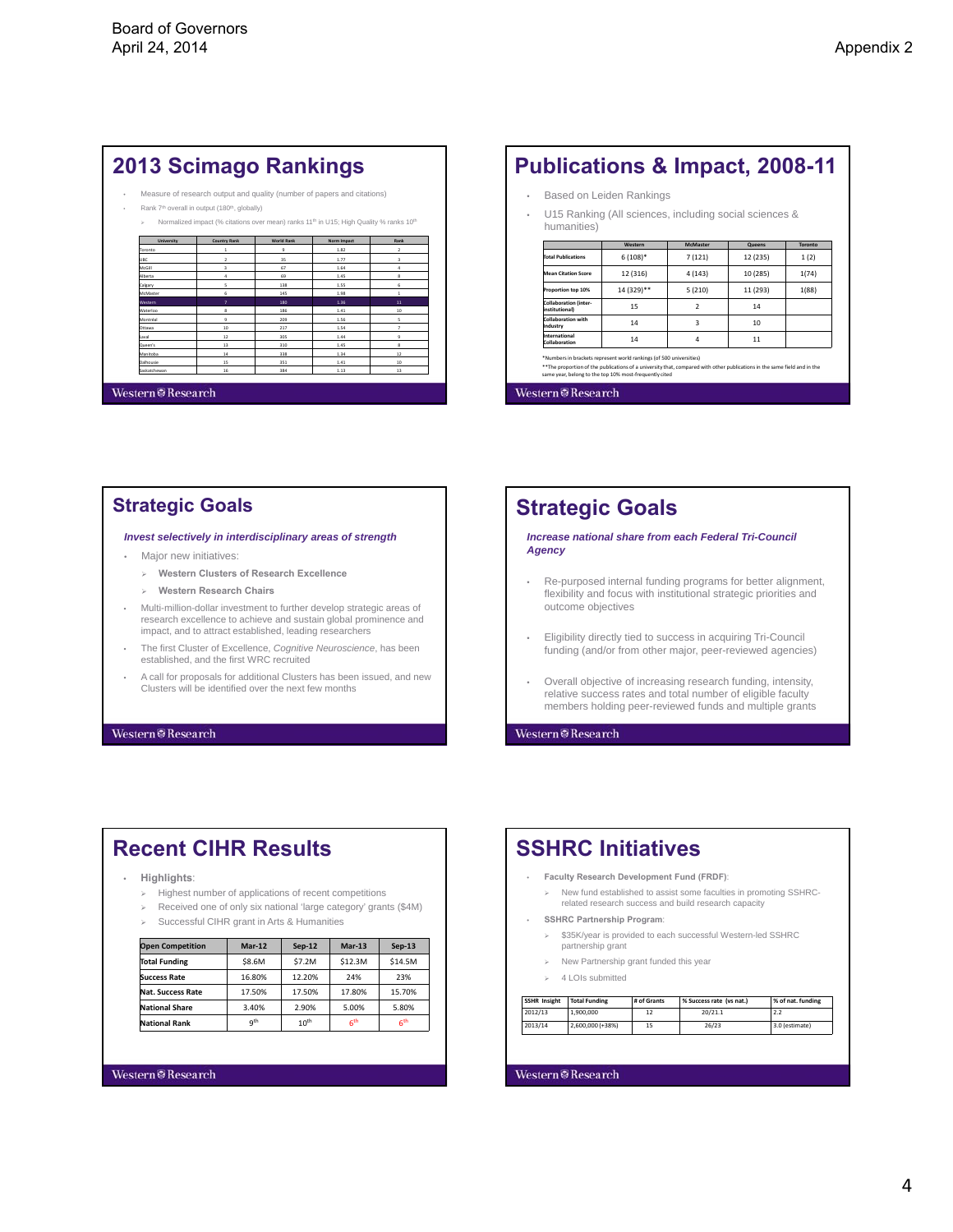## **NSERC Initiatives**

- **Goal**: Increase success on CRD grants and IRCs, and increase value of Discovery grants
	- $\geq$  2 IRCs awarded this year, 3 applications pending
	- Goal: #1 in Ontario for IRCs, #3 for CRDs (\*most recent)

| Institution            |  | CRD                  |  | <b>IRC</b>             |            |
|------------------------|--|----------------------|--|------------------------|------------|
| Waterloo               |  | 70                   |  | 10                     |            |
| Toronto                |  | 53                   |  |                        |            |
| McMaster               |  | 27                   |  | 6                      |            |
| Ottawa                 |  | 26                   |  |                        |            |
| Western                |  | 18(26)*              |  | $5(7)$ <sup>+</sup>    |            |
| <b>NSERC Discovery</b> |  | <b>Total Funding</b> |  | Success Rate (vs nat.) | % national |
| 2012/13                |  | 2.733.000            |  | 57.7/58.5 (n=82)       | 4.03       |
| 2013/14                |  | 2,708,000            |  | 68.5% (n=85)*          | n/a        |

#### Western@Research

## **Strategic Goals** *Recruit/retain senior faculty in support of research excellence* • **WRC Program:** External senior recruits through WCRE

- First WRC recruited: full professor, CIHR-funded (\$2M)
- **CRC Tier 1 Program:** Recruit senior investigators as available
- **Strategic Senior Hires:** Help faculties attract senior investigators 2 new full professors in Schulich, 1 in Engineering, with multimillion \$ in funding
- **Research Chairs**: Help faculties identify and secure IRCs and endowed chairs

### $We term \overline{\otimes}$  Research

## **Strategic Goals**

#### *Address societal needs for HQP*

- New incentive programs to attract the best graduate students/postdoctoral fellows
- > \$20K research grant to attract Banting Postdoctoral Fellows
- $\geq$  \$10K research grant to attract Vanier/Trillium/Trudeau graduate students



Western<sup>®</sup>Research

## **Strategic Goals**

#### *Address societal needs for HQP (cont.)*

- MITACS funding:
	- > Anticipated funding (2012-13):  $$2,736,367$  (2<sup>nd</sup> in Canada)
	- 113 Accelerate segments (\$1,631,667)
	- 15 Elevate Fellowships: \$892,500
	- > 7 Globalink international interns: \$105,000
	- 268 Step grants: \$107,200
	- > New campus-linked student accelerator program (proposal recently funded)

**Western@Research** 

## **Strategic Goals**

#### *Increase number of national/international faculty awards*

- 15 Western Fellows of the Royal Society; Ontario university *average* is 56
- **Action**: hired two new staff members to increase applications and success rates for prestigious honours and awards
- Completed the following nominations (partial list) this year:  $\geq$  19 RSC fellow nominations
	- Nominations for Brockhouse and Herzberg awards
	- Five nominations to the Order of Ontario
	- Two Killam Prize nominations

#### **Western@Research**

## **Strategic Goals**

#### *Partner with other institutions and communities*

- London Medical Innovation and Commercialization Network City-wide partnership to develop an integrated platform for medical research, innovation, and commercialization
	- $\geq$  \$45M proposal to FedDev Ontario for Phase 1 submitted
- New partnerships with Fraunhofer institutes around medical imaging, and wind research
- Campus Accelerator for student entrepreneurship with Fanshawe College

#### **Western@Research**

## 5